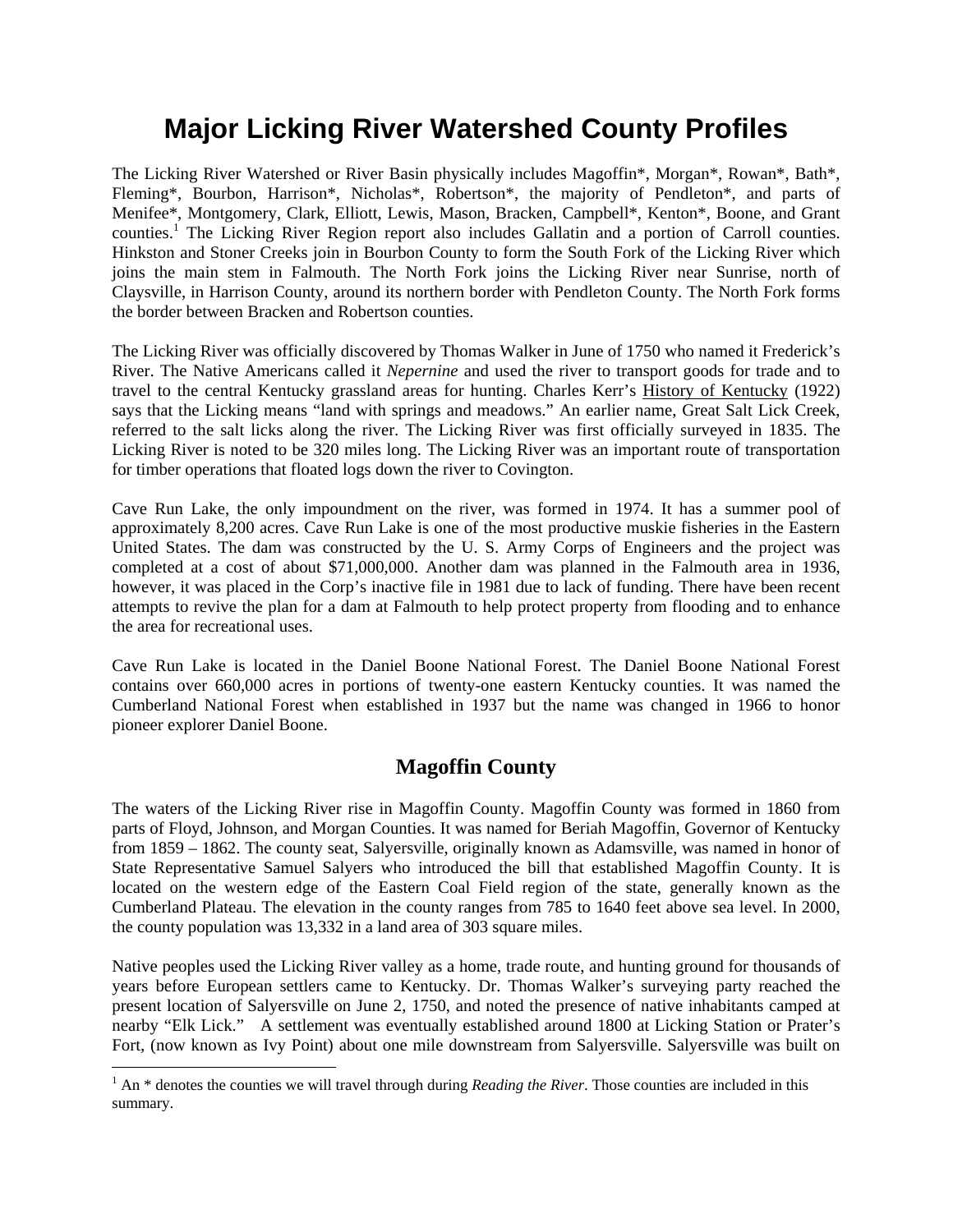the flood plain of the Licking River and has been subjected to periodic flooding. The largest floods occurred in 1927 and 1939.

Timber production dominated the county's economy in the 1890's and early 1900's. Coal mining soon followed and has remained the dominant force in the county's economy through the 1900's. In 1997, there were 373 farms in Magoffin County, covering about 40,715 acres of the county's 198,093 acres. The main crops are burley tobacco, corn and hay. Livestock includes cattle, calves, hogs, and a small number of sheep. Coal, oil, gas and limestone are also produced from the county. Magoffin County lies in the Big Sandy Natural Gas Field which also includes the counties of Martin, Johnson, Pike and Knott. Magoffin County is also noted as a major source of apple production in the 1970's.

Other than the flatter valleys along the river, most of the soils in the county are generally not suited to cultivated crops because of the rugged terrain and the steep slopes. Many of the soils in the flood plains have been taken out of production and converted to urban development. Upland soils are underlain by interbedded sandstone, siltstone, shale, and limestone of the Pennsylvanian and Mississippian Systems. Common trees on ridgetops are Virginia pine, pitch pine, scarlet oak, chestnut oak, and mockernut hickory. Eastern hemlock, American beech, white oak, chestnut oak, northern red oak, red maple, sugar maple, and yellow-poplar are native trees.

## **Morgan County**

Morgan County was formed in 1822 from parts of Floyd and Bath counties. It was named for General Daniel Morgan, a veteran of the French and Indian War who, as a colonial officer, fought in the attack on Quebec during the Revolutionary War. It is located on the western edge of the Eastern Coal Field region of the state, generally known as the Cumberland Plateau. The elevation in the county ranges from 690 to 1400 feet above sea level. In 2000 the county population was 13,948 in a land area of 382 square miles.

The county seat is West Liberty, situated along the Licking River. It was known as Well's Mill until the county was formally organized and the county seat incorporated in 1836. According to tradition, when Well's Mill was to be named the county seat, Pike County (to the east) was also forming its county seat to be named Liberty (but named Pikeville instead). Morgan County chose the name West Liberty to avoid confusion. The present-day town of Liberty is in Casey County, west of West Liberty.

The Licking River flows an estimated 30 miles across the county. Cave Run Lake forms a portion of its northwest boundary, backing water up to the mouth of Blackwater Creek, about 45 miles upstream of the dam. In 1997, there were 698 farms in Morgan County, covering about 111,300 acres of the county's 245,542 acres. The main crops are burley tobacco, corn and hay. Livestock includes cattle, calves, and hogs. Morgan County is often referred to as "the Bluegrass county of the mountains."<sup>2</sup> Coal, oil, gas, limestone and clay are also produced from the county. Morgan County is a source of cannel coal, which was originally known as *candle coal* because it burns easily, has a silky luster, leaves little ash, and emits a bright flame. This coal was used extensively for residential and commercial heating until the late 1960's. Most coal now is mined for electric power generation.

Most of the soils in the county are generally not suited to cultivated crops because of the rugged terrain and the steep slopes. Soils on the valley floors and ridgetops are used for cultivated crops and pastures. Upland soils are underlain by interbedded sandstone, siltstone, shale, and limestone of the Pennsylvanian and Mississippian Systems. Common trees on ridgetops are Virginia pine, pitch pine, scarlet oak, chestnut

<sup>&</sup>lt;sup>2</sup> Kleber, John E., Editor in Chief, 1992. The Kentucky Encyclopedia, University of Kentucky Press, Lexington, Kentucky.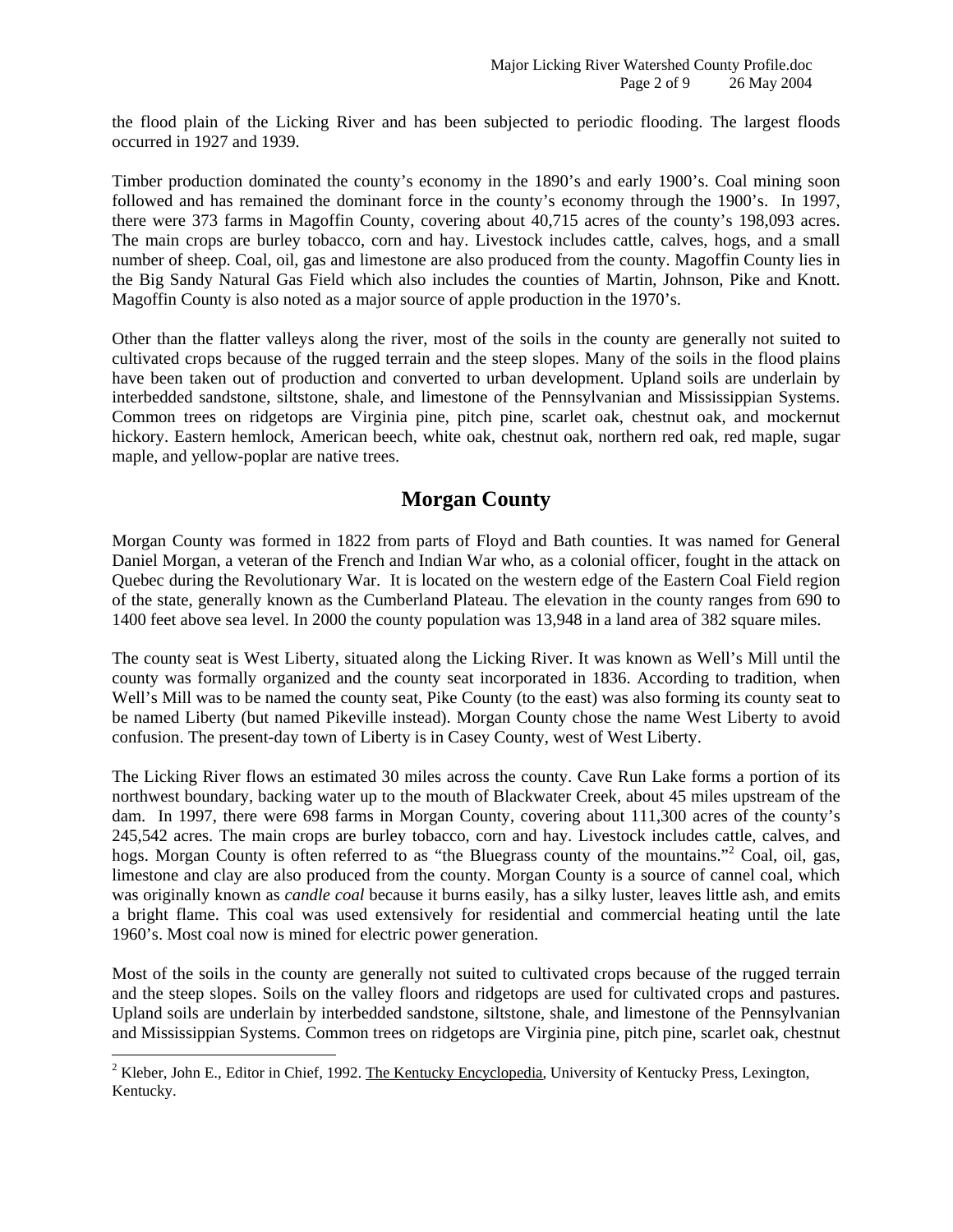oak, and mockernut hickory. Eastern hemlock, American beech, white oak, chestnut oak, northern red oak, red maple, sugar maple, yellow-poplar, and American basswood are native trees. A portion of the northwest corner of the county is included in the Daniel Boone National Forest.

#### **Rowan County**

Rowan County was formed in 1856 from parts of Fleming and Morgan counties. It is located in the Eastern Coal Field region of the state. In 2000, the county population was 22,094 in a land area of 280 square miles. The county was named for Judge John Rowan, noted as one of the Commonwealth's most famous attorneys. He also served in the U. S. House of Representatives and U. S. Senate.

The elevation in the county ranges from 625 to 1435 feet above sea level. The highest point in the county is Limestone Knob, located 3 miles southwest of Morehead, 1435 feet in elevation. The county seat is Morehead, located on Tripplett Creek. The town was incorporated in 1869.

Morehead State University, located in Morehead, was named for James T. Morehead, Governor of Kentucky from 1834 – 1836. The school was founded in 1887 as Morehead Normal School with a \$500 gift from a former Confederate soldier from Lexington, William T. Withers. It was operated by the Kentucky Christian Missionary Society and was intended to have an "educational, religious, and stabilizing influence on the county after the Rowan County War, one of the state's bloodiest feuds."<sup>3</sup> The Rowan County War, as the Tolliver-Martin feud was known, lasted from 1884 – 1887, and had its beginnings in the valley of Tripplett Creek. Twenty men were killed and sixteen were wounded in the feud which started as a result of the 1874 circuit judge's race between Thomas F. Hargis of Carlisle, a former Confederate officer and Democrat, and George Thomas, a prominent Republican from Vanceburg. Efforts were even begun in the state legislature to abolish the county, but received no support from neighboring counties.

The Daniel Boone National Forest covers a large part of the county and the southwest boundary of the county is formed by Cave Run Lake, an impoundment of the Licking River. About 35% of the land in Rowan County is owned by the Federal Government. Several railroads were built in Rowan County to service the timber and mining industries and were in use between the late 1800's through the late 1940's.

In 1997, there were 413 farms in Rowan County, covering about 42,472 acres of the county's 183,309 acres. The main crops are burley tobacco and hay. Livestock includes cattle, calves, and some hogs. Sawtimber, pine for pulpwood, and hardwoods for charcoal are harvested from the county. Limestone and fire clay are the main mineral resources. Rowan County, along with Carter and Greenup counties, are included in the Eastern Kentucky fire-clay district.

Most of the county is hilly to mountainous, making most soils unsuitable for cultivation. Many of the soils in the flood plains have been taken out of production and converted to urban development. Soils are underlain by sedimentary bedrock consisting mainly of acid sandstone, shale and siltstone. Common trees on ridgetops are Virginia pine, pitch pine, and shortleaf pine. Other common species are scarlet oak, chestnut oak, pignut and mockernut hickories, white oak, black oak, and black gum.

<sup>&</sup>lt;sup>3</sup> Kleber, The Kentucky Encyclopedia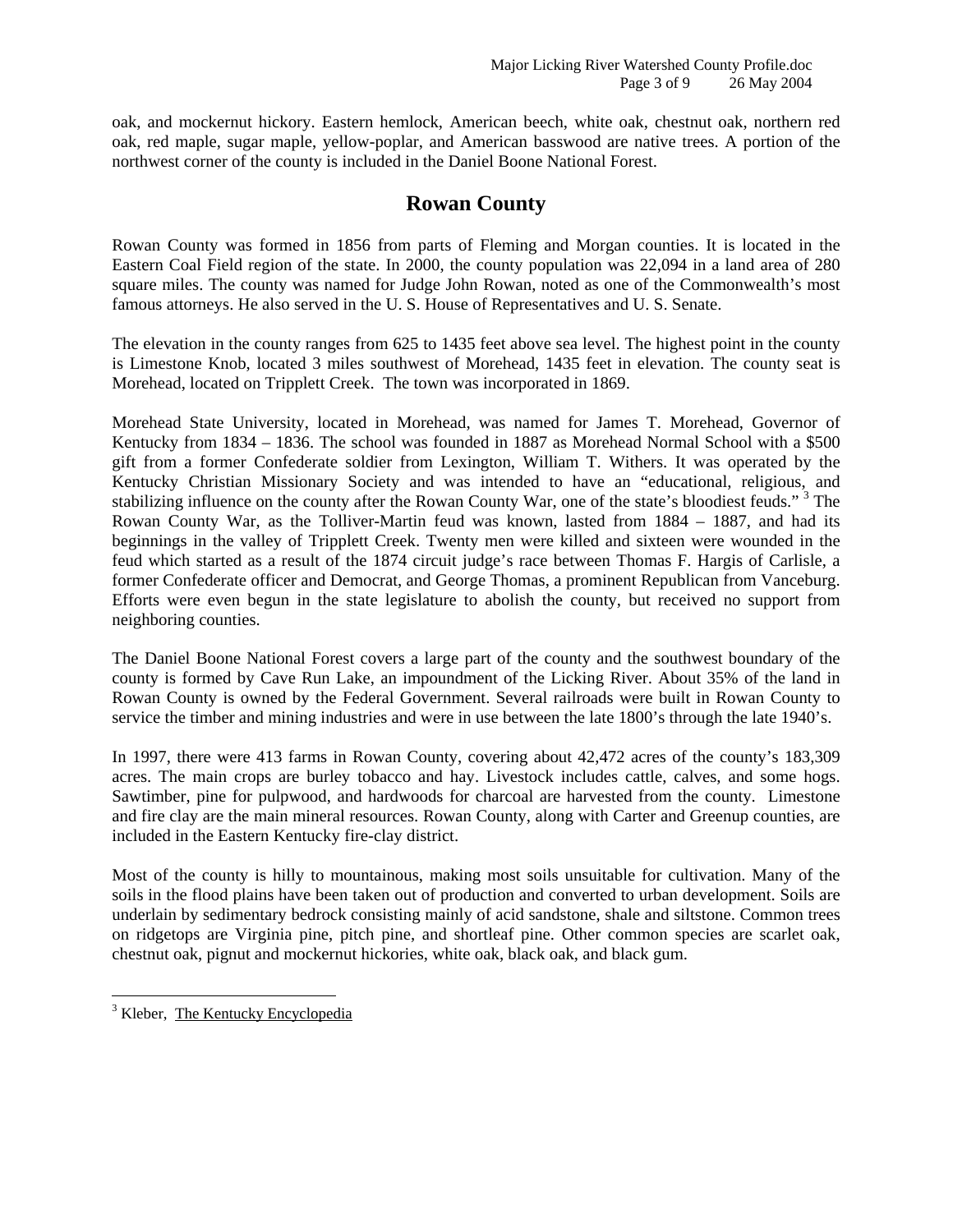# **Menifee County**

Menifee County was formed in 1869 from parts of Bath, Morgan, Powell, Wolfe and Montgomery counties. It was named for Richard H. Menefee (note variation in spelling), an attorney and congressman. Menifee County is located at the western edge of the Eastern Kentucky Coal Field region, in the foothills of the Cumberland Plateau. It is an upland area with narrow, but often flat-topped ridges. A series of these ridges at elevation 1428 feet form the drainage divide between the Kentucky and Licking Rivers. The Red River, a tributary of the Kentucky River, forms a portion of the county's southern boundary. The elevation in the county ranges from 670 to 1428 feet above sea level.

In 2000, the county population was 6,556 in a land area of 203 square miles. The county seat is Frenchburg, elevation 870 feet. It is located on the headwaters of Beaver Creek, a tributary to the Licking River (Cave Run Lake). A flood attributed to heavy rainfall caused Beaver Creek to overflow in June of 1882 killing six people. Broke Leg Falls, where Broke Leg Creek falls about 110 feet over a rock ledge into a ravine below, is located about ten miles east of Frenchburg on US 460. It is one of the area's most famous attractions.

In 1997, there were 346 farms in Menifee County, covering about 38,135 acres of the county's 131,744 acres. The main crops are burley tobacco and hay. Livestock includes cattle, calves, and some hogs. Sawtimber, pine for pulpwood, hardwoods for charcoal, and limestone are harvested from the county. Menifee County was home to William Suiters who discovered a new grass on farms he purchased in 1887. The grass was known as Suiters' Grass until it was officially recognized in 1931 as Kentucky 31 Fescue, which is widely used in Kentucky and surrounding states as pasture grass.

Menifee County is an upland area with narrow, but often flat-topped ridges. A series of these ridges at elevation 1428 feet form the drainage divide between the Kentucky and Licking Rivers. Soils are underlain by sedimentary bedrock consisting mainly of acid sandstone, shale and siltstone. Common trees on ridgetops are Virginia pine, pitch pine, and shortleaf pine. Other common species are scarlet oak, chestnut oak, pignut and mockernut hickories, white oak, black oak, and black gum.

# **Bath County**

Bath County was formed in 1811 from portions of Montgomery County. Bath County is located in northeastern Kentucky where the Outer Blue Grass region meets the Eastern Coal Field. The elevation in the county ranges from 590 to 1388 feet above sea level. The county is mainly hilly to mountainous with some flat areas along the Licking River and in western parts of the county. Tater Knob, 6 miles southeast of Salt Lick in the Daniel Boone National Forest, is the highest point at 1388 feet.

In 2000 the county population was 11,085 in a land area of 279 square miles. The main waterways that drain Bath County to the Licking River are Slate Creek, Salt Lick Creek and Flat Creek. Bath County is named for the medicinal springs found there with Olympian Springs, discovered in 1791, being one of the more famous. The springs, formerly known as Mud Lick, included a salt well, a salt-suphur well, a black sulphur well, an alkaline-saline well and spring, and two chalybeate (iron salts) springs. Kentucky's first stagecoach line, established in 1803, ran from Lexington to Olympian Springs, a distance of about thirtysix miles.

The county seat is Owingsville, elevation 1000 feet, incorporated in 1829. A contest to see who could build the finest home in the shortest time was held between Richard Menefee and Col. Thomas Dye Owings, owner of a nearby iron foundry, to determine for whom the town would be named. Owings won.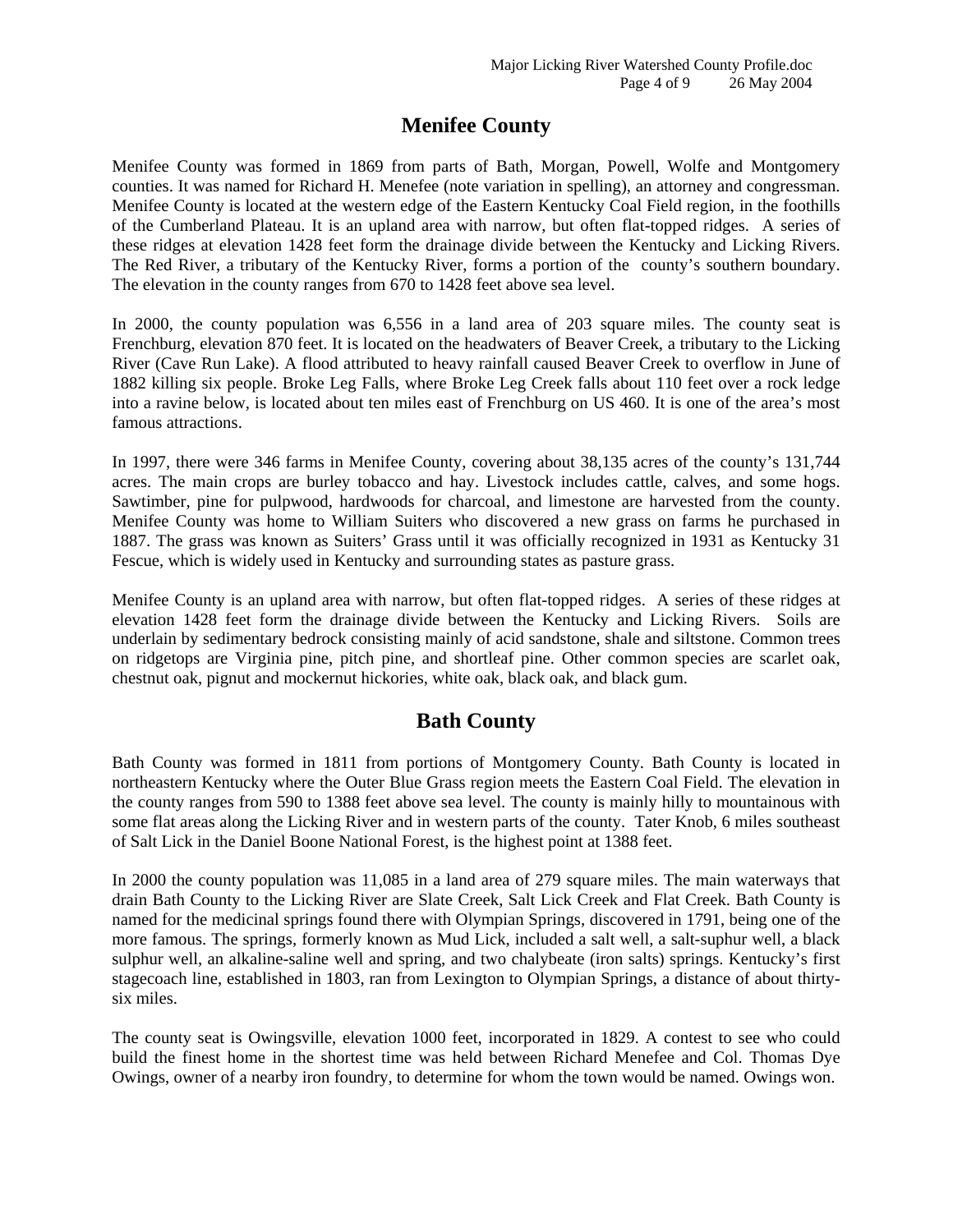The county was an important source of iron in the early 1800's. Clear Creek Furnace, Owing's Furnace and the Bourbon Iron Works are listed by the Kentucky Historical Society. Agriculture is now the mainstay of the county's economy. In 1997, there were 799 farms in Bath County, covering about 128,696 acres of the county's 181,754 acres. The main crops are burley tobacco, corn, hay, and some soybeans. Livestock includes cattle, calves, and some hogs. About 18,000 acres in the southeastern section of the county are in the Daniel Boone National Forest. The main tree species are the hardwoods walnut, oak and buckeye - and the softwoods – pine and cedar.

#### **Nicholas County**

Nicholas County was formed in 1799 from parts of Bourbon and Mason counties. It is in the Outer Bluegrass region of the state and was named for General George Nicholas, a famous Kentucky lawyer. The Licking River forms most of the north county boundary and Hinkston Creek forms the southwest county boundary. The elevation in the county ranges from 565 to 1060 feet above sea level. In 2000, the county population was 6,813 in a land area of 196 square miles. The county seat is Carlisle, founded in 1816 on fifty acres of land that had been a peach orchard.

The first settlement in Nicholas County was made around 1784 at Blue Lick by David Tanner. The site is also known as Blue Lick Springs, Lower Blue Lick Springs, and Salt Springs, taking its name from the blue-gray limestone, and mineral water that flowed from the springs toward the Licking River. Both the Upper Blue Licks, located near present-day Milltown, and Lower Blue Licks were known as important salt-producing sites for many years. By 1845, the site had become an important health resort, home of the Arlington Hotel. During the cholera outbreaks in Kentucky between 1833 and 1849, the resort was free of the disease. The hotel was destroyed by fire in 1862, but restored and became popular again in the late 1880's. Water was bottled and shipped to many states and several foreign countries and continued to be a profitable enterprise until 1896 when the spring ceased to flow.

In 1997, there were 567 farms in Nicholas County, covering about 106,292 acres of the county's 125,991 acres. The main crops are burley tobacco and hay. Livestock includes cattle, calves, and some hogs. The county is mainly rolling to hilly. Eden soils are the dominant type in the county, underlain by nearly level thin-bedded limestone, siltstone and calcareous shale. Flooding is common along most streams. Oakhickory forests make up about 50 percent of the county's sparse forest cover with oak-pine making up about 18 percent.

# **Fleming County**

Fleming County was formed in 1798 from part of Mason County. It is located in the Outer Bluegrass region of the state. The eastern part of the county is in the Eastern Coalfield region, with a narrow band of Knobs region. It is named for Colonel John Fleming, a native of Virginia, who came to the county in 1786 and established Fleming's (also known as Stockton's) Station in 1787. The county seat is Flemingsburg, located near the old station.

The elevation in the county ranges from 590 to 1420 feet above sea level. The Licking River forms much of the western boundary of the county, about 28 miles. Fleming, Triplett and Fox creeks also run through the county. In 2000, the county population was 13,792 in a land area of 351 square miles.

Maxey Flats, a nuclear waste disposal site located in the southern part of the county, was operated between 1963 and 1977 with over 4.5 million cubic feet of waste stored there. The county was also home to several mineral spring resorts and is a source of limestone, sandstone and sand.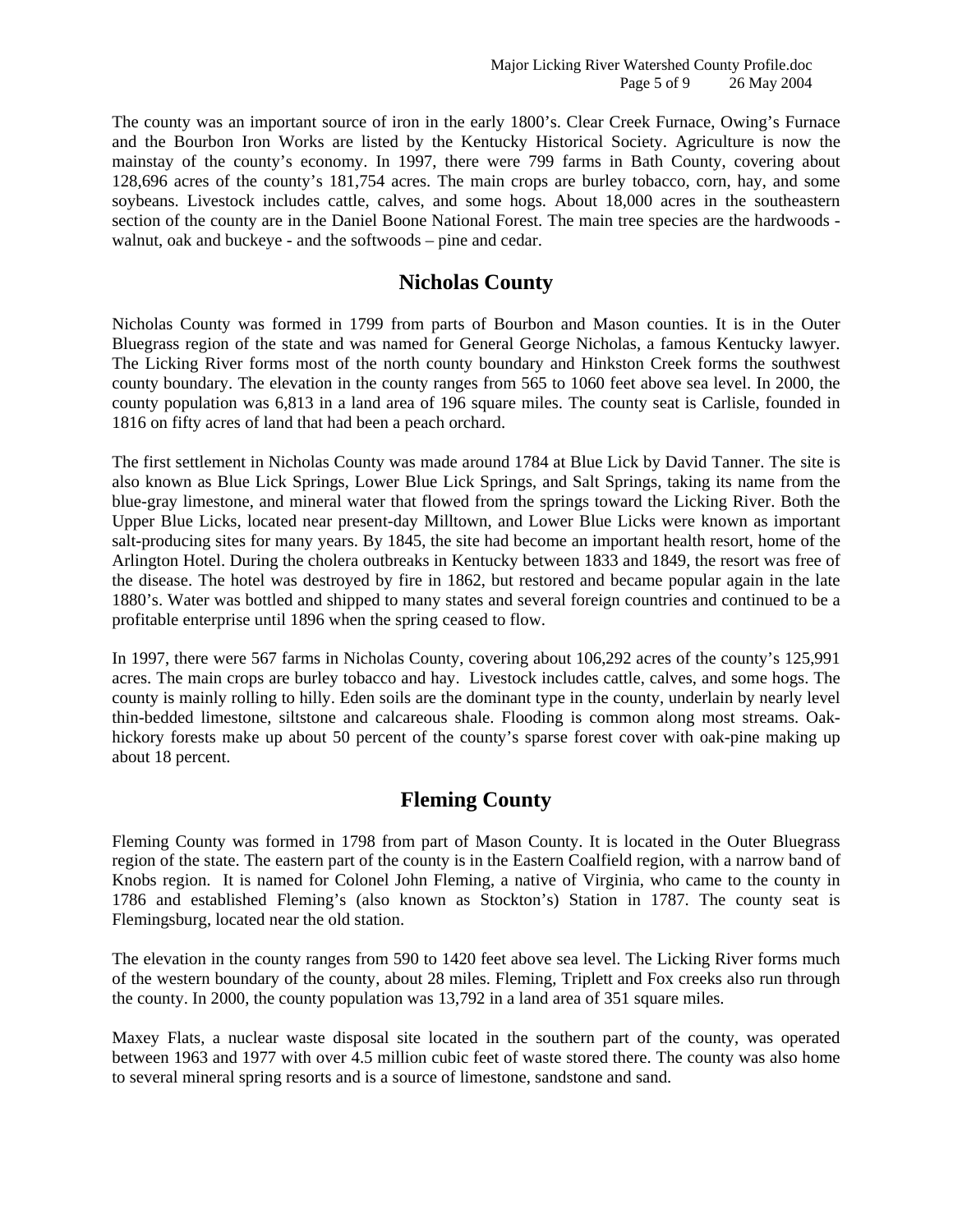In 1997, there were 1,132 farms in Fleming County, covering about 189,048 acres of the county's 224,621 acres. Livestock includes cattle, calves, and some hogs. In 2001, Fleming County ranked third in the state for milk production. The main crops are burley tobacco, hay, corn, soybeans, and winter wheat. The county has more than 50,000 acres of prime farmland. Except for some nearly level areas on flood plains and near streams, most of the county is gently sloping to very steep. Characteristic trees are American beech, American sycamore, black locust, black oak, black walnut, chestnut oak, chinkapin oak, hickory, northern red oak, pin oak, red maple, sugar maple, white ash, white oak, and yellow-poplar.

#### **Robertson County**

Robertson County was formed in 1867 from portions of Nicholas, Harrison, Bracken and Mason counties. The county was named for Judge George Robertson. He served two terms in the United States Congress, was secretary of state for Kentucky, and was chief justice of the Kentucky Court of Appeals. Robertson County is located in the Outer Bluegrass region of the state. The Licking River forms the southern and western boundaries of the county, and the North Fork of the Licking River forms the northern boundary. Other major waterways in the county are Cedar, Johnson, Panther and West creeks. The elevation in the county ranges from 550 to 1009 feet above sea level. The entrance to Blue Licks Battlefield State Resort Park is 692 feet above sea level.

In 2000, the county population was 2,266 in a land area of 100 square miles. It is the least populous county and the least densely populated county in the state. The county seat is Mount Olivet, established in 1820. According to local tradition, it was once called Hell's Half Acre, but when incorporated in 1851, named for the biblical Mt. Olivet.<sup>4</sup> However, Rennick in Kentucky Place Names, states there is no basis for the popular opinion that it was once called Hell's Half Acre.

Robertson County is the site of what many historians call the last battle of the Revolutionary War. On August 19, 1782, at Blue Licks, 176 Kentuckians met with about one hundred Native Americans led by the British and the renegade Simon Girty. Daniel Boone's son Israel was killed in the battle. A monument was erected in 1882, and Blue Licks Battlefield State Park was established in the 1930's.

Robertson County is mainly an agricultural county. In 1997, there were 272 farms in Robertson County, covering about 47,849 acres of the county's 64,231acres. The main crops are burley tobacco and hay. Livestock includes cattle, calves, and some hogs. The county is hilly with about 25% of the land covered with forests. Cedar is the only softwood tree of commercial significance.

#### **Harrison County**

Harrison County was formed in 1793 from parts of Bourbon and Scott counties. It was named for Colonel Benjamin Harrison, the first sheriff of Bourbon County, a pioneer settler in the area and Harrison's representative to the Kentucky Legislature at the time of the formation of the county. Harrison County later gave up land to form parts of Campbell, Pendleton, Boone, Owen, Kenton and Robertson counties. Harrison County is in the Bluegrass Region.

The highest point in the county, 1060 feet, is on a ridge on the Harrison-Scott County line west of Leesburg. This ridge forms part of the drainage divide between the Licking and Kentucky Rivers. The Licking River forms the eastern boundary of the county and the South Fork of the Licking River runs through the county.

<sup>&</sup>lt;sup>4</sup> Kleber, The Kentucky Encyclopedia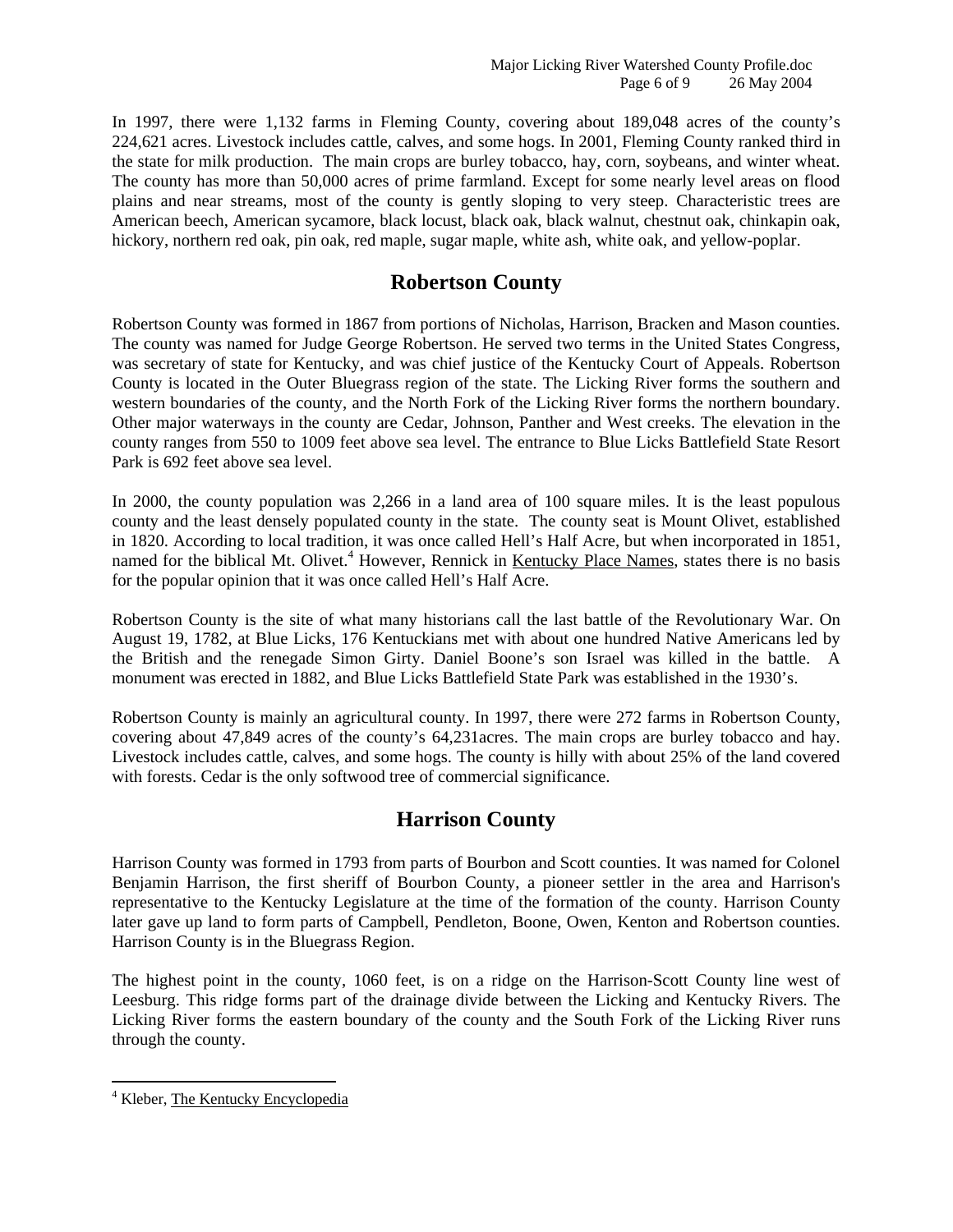The population of the county in 2000 was 17,983. The county seat is Cynthiana, established in 1793. The town was built on a 150-acre tract donated by Robert Harrison and named for his two daughters, Cynthia and Anna. Cynthiana is located on the South Fork of the Licking River.

Harrison County is gently rolling to hilly with rich productive soils. In 1997, there were 1,079 farms in Harrison County, covering about 169,381 of the county's 198,253 acres. During the period before the Civil War, the county raised grain for the growing distillery business and quickly grew to be a major cattle-producing region. Whiskey production continued to be a major part of the county's economy throughout the nineteenth century. In 2001, Harrison County ranked tenth in the state for burley tobacco production. Other major crops include hay, corn, wheat, and soybeans. In 1997, Harrison County ranked sixth in the state in beef cattle production, but fell to  $18<sup>th</sup>$  in 2001. Cynthiana is an important burley tobacco marketing center. Harrison County now also has a strong industrial base, including the only manufacturing location of the 3M "Post-It" notepads.

#### **Pendleton County**

Pendleton County was formed in 1798 from parts of Bracken and Campbell counties. The county is named for Judge Edmond Pendleton (1721 – 1803), a member of the Virginia House of Burgesses, the first Continental Congress, governor of Virginia, and chief justice of the Virginia Court of Appeals.

Located in the Outer Bluegrass region of the state, the elevation in the county ranges from 455 to 960 feet above sea level. The Ohio River forms a five-mile segment of the county's northeastern border. The Licking River crosses the county with the South Fork and the main stem joining in Falmouth. Major flooding has affected the county in many ways. Falmouth Lake, now Lake Kincaid in the state park, was built to help control flooding.

The Licking River was a main avenue of travel and exploration for early Kentuckians. The county seat, Falmouth, elevation 558 feet, is believed to be the first settlement in the county and was established about 1780. It was in June 1780 that the British Captain Henry Bird used the South Fork of the Licking River to aid in an attack on Ruddell's and Martin's stations in central Kentucky during the Revolutionary War.

The county is rolling to hilly. In 2000, the county population was 14,390 in a land area of 280 square miles. In 1997, there were 816 farms in Pendleton County, covering about 116,691 of the county's 180,148 acres. Tobacco production formed the basis of the county's economy. By the 1890's, the intensive production of tobacco had depleted the soils of essential nutrients. It is noted that sweet clover was brought from Alabama in 1895 and was planted to help restore the productivity of the soils. Alfalfa was introduced into the county between 1900 and 1910, probably by traveling Mormon preachers. This crop flourished and by 1925 was exported to other counties. The main crops today are burley tobacco, hay, soybeans, and corn. Livestock includes cattle and calves, beef cows, and hogs.

# **Kenton County**

Kenton County was formed in 1840 from part of Campbell County. The county was named for General Simon Kenton, a frontier woodsman and companion of Daniel Boone. It is located in the Outer Bluegrass region of the state. The elevation in the county ranges from 455 to 960 feet above sea level. The Ohio River forms the northern border of the county, and the Licking River forms the eastern border. The Licking joins the Ohio at Covington, a place historically called "the Point." One of the first pioneers, Christopher Gist, led an exploration party sponsored by the Ohio Land Company, which landed at the Point in 1751. Daniel Boone, Simon Kenton and others used this site as a camp.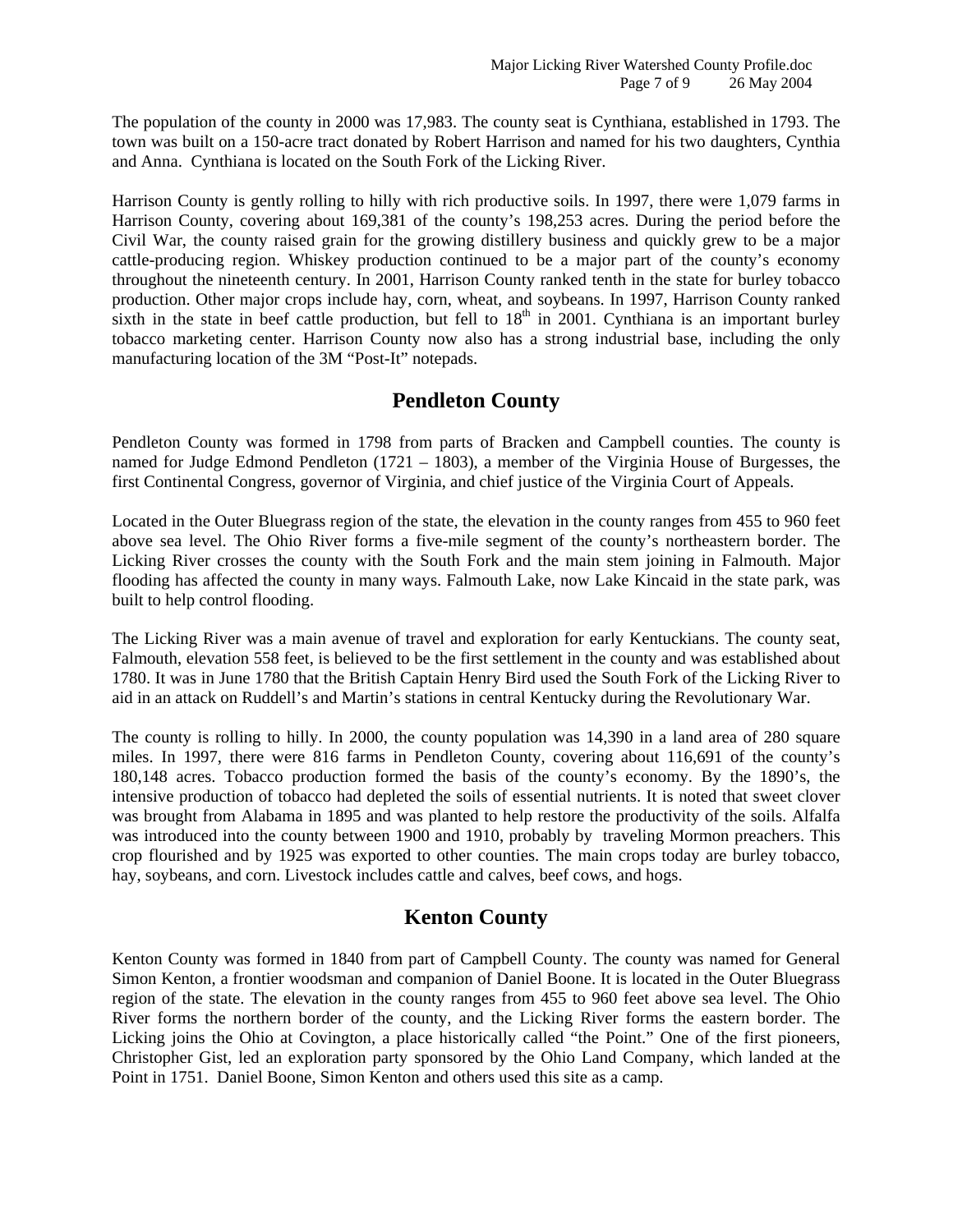In 2000, the county population was 151,464 in a land area of 162 square miles. The county seats are Independence and Covington. Covington, established by the state legislature at the Point in 1815, was the boyhood home of Daniel Carter Beard, one of the founders of the Boy Scouts of America. Covington was originally known as Kennedy's Ferry. It was a part of a military warrant to George Muse for service in the French and Indian War. Thomas Kennedy purchased the land in 1791. It was named after General Leonard Covington, of Maryland who served valiantly in the war of 1812.

When Kenton County was formed in 1840, the establishing law required that the county seat be located near the geographical center of the new county. The new town was incorporated in 1842 and named Independence to declare the county's separation from Campbell County. However, the residents of the more populated northern section of the county started to use the old Covington city hall as a center to transact business. The main offices were moved to Covington, and Independence housed branches of the offices, remaining the official county seat.

The county is mainly hilly with few flat areas. Kenton County contains soils mainly of the Eden-Cynthiana and Faywood-Nicholson soils associations. Most of the soils formed in material weathered from limestone or calcareous shale. Many soils in the northern-most parts of the county formed in glacial deposits. In 1997, there were 442 farms in Kenton County covering about 37,788 acres of the county's 105,561 acres. The main crops are burley tobacco and hay. Livestock includes cattle and calves, and beef cows. County farmers are looking to goats and sheep as an alternative to tobacco production. Agricultural land uses are most predominant in the southern section of the county.

## **Campbell County**

Campbell County was formed in 1794 from parts of Scott, Harrison and Mason counties. The original county included all of present day Boone, Kenton, Pendleton and most of Bracken and Grant counties. Campbell County is named in honor of John Campbell, an Irish immigrant who was a soldier, explorer, statesman and one of the drafters of the first Kentucky Constitution. The first known settlement in Campbell County was Leitch's Station, 1789, about 7 ½ miles south of Newport on Ky. 9.

The Ohio River forms the northern and eastern borders of the county, and the Licking River forms the western border. The Licking joins the Ohio at Newport (Covington in Kenton County). The lowest elevation is 455 feet at the confluence of the Ohio and Licking Rivers. The highest point in the county is 920 feet above sea level.

In 2000, the county population was 88,616, in a land area of 102,067 acres. The county seats are Newport and Alexandria. Newport was chosen as the county seat in 1794. The county seat was moved to Visalia for about a year to be near a proposed railroad, but returned to Newport. It remained at Newport until part of Campbell County was taken to establish Kenton County and the state legislature required a county seat near the center of the county. A courthouse was established in Alexandria. To accommodate citizens, another courthouse was built in Newport in 1883, and county offices are still housed in both locations. Newport gained notoriety as a center for organized crime and gambling during national prohibition in the  $1920's.$ 

Northern Kentucky University is located in Highland Heights, formed in 1968. The university is located on three hundred and twenty-five acres at the junction of present-day I-275 and I-471.

The county is mainly hilly with few flat areas. Over 60 percent of Campbell County consists mainly of soils of the Eden-Cynthiana soils association. Most of the soils were formed in material weathered from